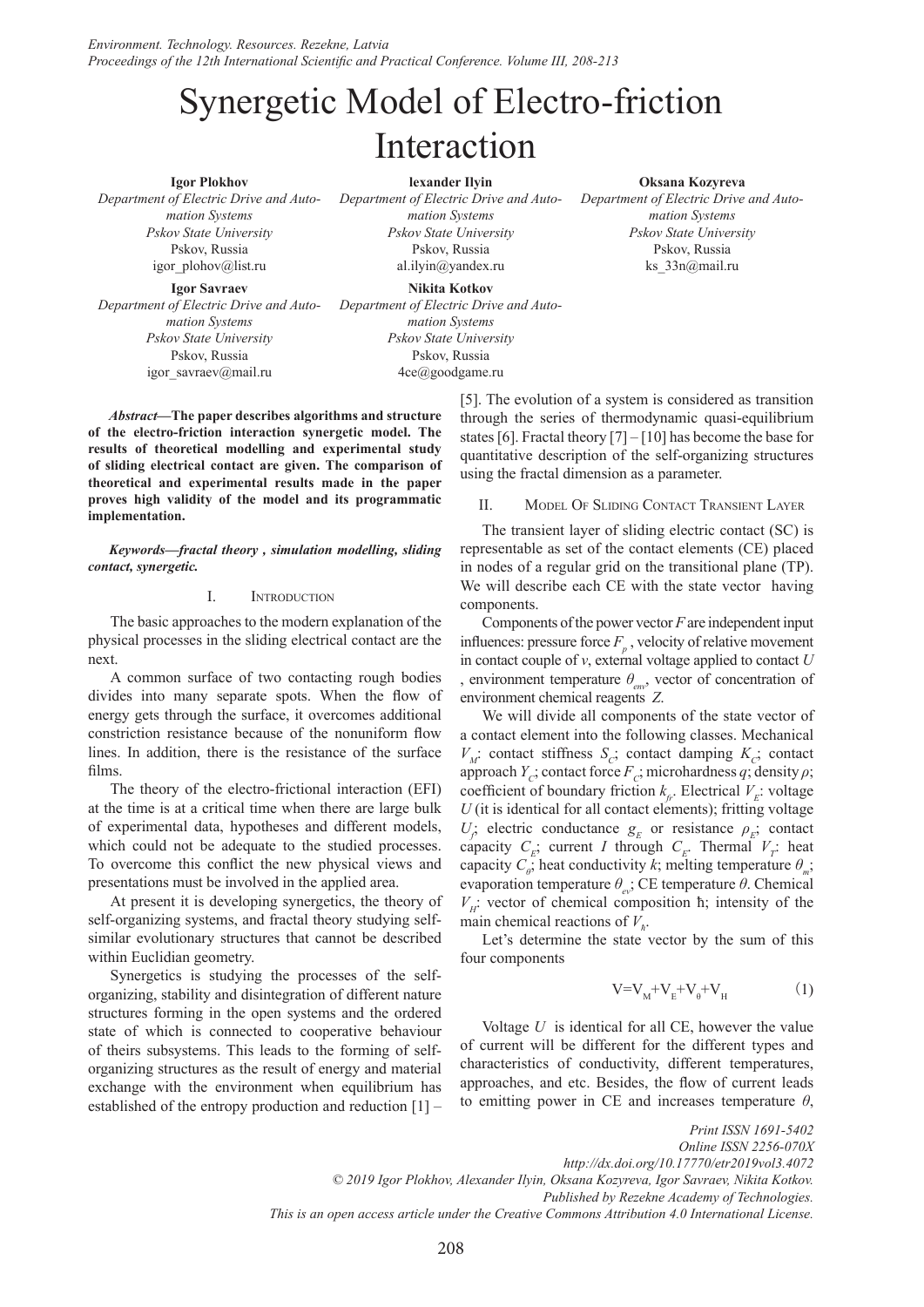which significantly affects conductivity of the element and conductivity of the neighbor areas.

In each CE there are substances and compounds of different concentration which can react with each other and with the materials of contact bodies. Either they can be passive or be catalysts and inhibitors for other reactions.

## III. MODIFICATION OF THE STATE VECTOR COMPONENTS

The operations described below provide a basis for the dynamic processes in CE and contain the main computational procedures.

In the transient layer matrix we allocate clusters of direct and film conductivity (α-clusters and β-clusters). For this we use an allocation procedure that translates the elements of each cluster into an additional matrix.

After calculating the number of elements that make up the cluster  $N_i$  we calculate the characteristic radius of the cluster  $r_{cl}$  as the gyration radius  $R_g$ :

$$
R_s = \sqrt{\frac{1}{N} \sum_{i=1}^{N} r_i^2} = \sqrt{\frac{1}{N} \sum_{i=1}^{N} [(X_c - x_i)^2 + (Y_c + y_i)^2]}
$$
(2)  

$$
X_c = \sqrt{\frac{1}{N} \sum_{i=1}^{N} x_i}, Y_c = \sqrt{\frac{1}{N} \sum_{i=1}^{N} y_i}
$$
(3)

Determine the fractal dimension of the cluster by the formula

$$
D = \frac{\lg N}{\lg r_d - \lg r} \tag{4}
$$

Find the resistance of each cluster as the sum of the constriction resistances of the sliding contact upper and lower half-spaces, the resistance of the oxide film and the wear products  $R_{\text{cl}} = R_{\text{Cl}} + R_{\text{Cl}} + R_{\text{fl}} + R_{\text{w}i}$ , where:

$$
R'_{\alpha} = \frac{\rho E'}{4Dr_{\alpha i}}, R''_{\alpha} = \frac{\rho E''}{4Dr_{\alpha i}}.
$$
\n(5)

Calculate the contact resistance as a parallel connection of all clusters:

$$
R = (\sum R_{\text{cli}}^{-1})^{-1} \tag{6}
$$

Calculate the full contact current  $(R_h$  is the resistance of the brush body)

$$
I = \frac{U}{R_{br} + R} \tag{7}
$$

Find the thermal power emitting in each cluster. Power contains electrical and mechanical components.

Electrical component:

$$
P_{\scriptscriptstyle Ei} = \frac{\Delta U^2}{2R_{\scriptscriptstyle \rm eff}}\tag{8}
$$

$$
\Delta U = U - IR_{br} \tag{9}
$$

where *ΔU* is the voltage drop at the transient layer; *U* is the voltage applied to the contact pair; *I* is the current of SC;  $R_{bc}$  is the brush resistance.

Mechanical power of friction:

$$
P_{\scriptscriptstyle M} = S_{\scriptscriptstyle C_i} + \Delta Y_i \, k_{\scriptscriptstyle f}, \, \nu, \tag{10}
$$

where  $S_c$  is the CE stiffness, N/m;  $\Delta Y$  is the compression of CE, m;  $k<sub>f</sub>$  is the friction coefficient; v is the velocity of microreliefs displacement, *m/s*.

Then the total power in CE is

$$
P_{CEi} = P_{Ei} + P_{Mi} \tag{11}
$$

Determine the CE temperature increment for one step of modelling time. Since the emitting power is went into heating the CE volume to a temperature *θ* over a time *Δt*, then using the electrothermal analogy method  $[11] - [15]$ an equivalent electrical circuit can be made. The heat source of power  $P_{CE}$  will be represented as the current source  $I<sub>E</sub>$  and the heat capacity of CE  $C<sub>CE</sub>$  as the electrical capacitance  $C_F$ , and the voltage  $U_F$  corresponds to the temperature  $\theta$  (Fig. 1). Write in the operator form:

$$
U_E(p) = I_E X_C(p) = \frac{I_E}{pC_E}
$$
\n<sup>(12)</sup>

where  $\int_{C_F}^{C_F}$  is the reactance of the capac-

In accordance with the direct analogy:

$$
\theta(p) = \frac{P_{CE}}{pC_{CE}}, C_{CE} = C_{CE} m_{CE}, \tag{13}
$$

where  $c_{CE}$  is the specific heat;  $m_{CE} = \Delta x^2 \Delta h \rho_{CE}$  is the mass of CE;  $\Delta h$  is the CE height;  $\rho_{CF}$  is the average density of the CE materials



Fig. 1. Equivalent circuit.

After 
$$
I \theta(t) = \frac{P_{CE}}{C_{CE} \Delta x^2 \Delta h \rho_{CE}} t^{\text{lgit}}
$$
 (14)

$$
\text{Repre:}\Delta\theta = \frac{P_{CE}}{C_{CE}\Delta x^2 \Delta h \rho_{CE}} \Delta t^{\text{:reaces:}}\tag{15}
$$

By the one step of the simulation the CE temperature will be:

$$
\theta_{i+1} = \theta_i + \Delta\theta \tag{16}
$$

The temperature of the CE has been changed due to heat exchange with the contacting bodies and the neighbour CE. Therefore, after calculating the temperature increment caused by heat emitting in CE, we calculate the temperature distribution in the three-dimensional system of nodes over the same time interval (Fig. 2) using the explicit method [12], [13].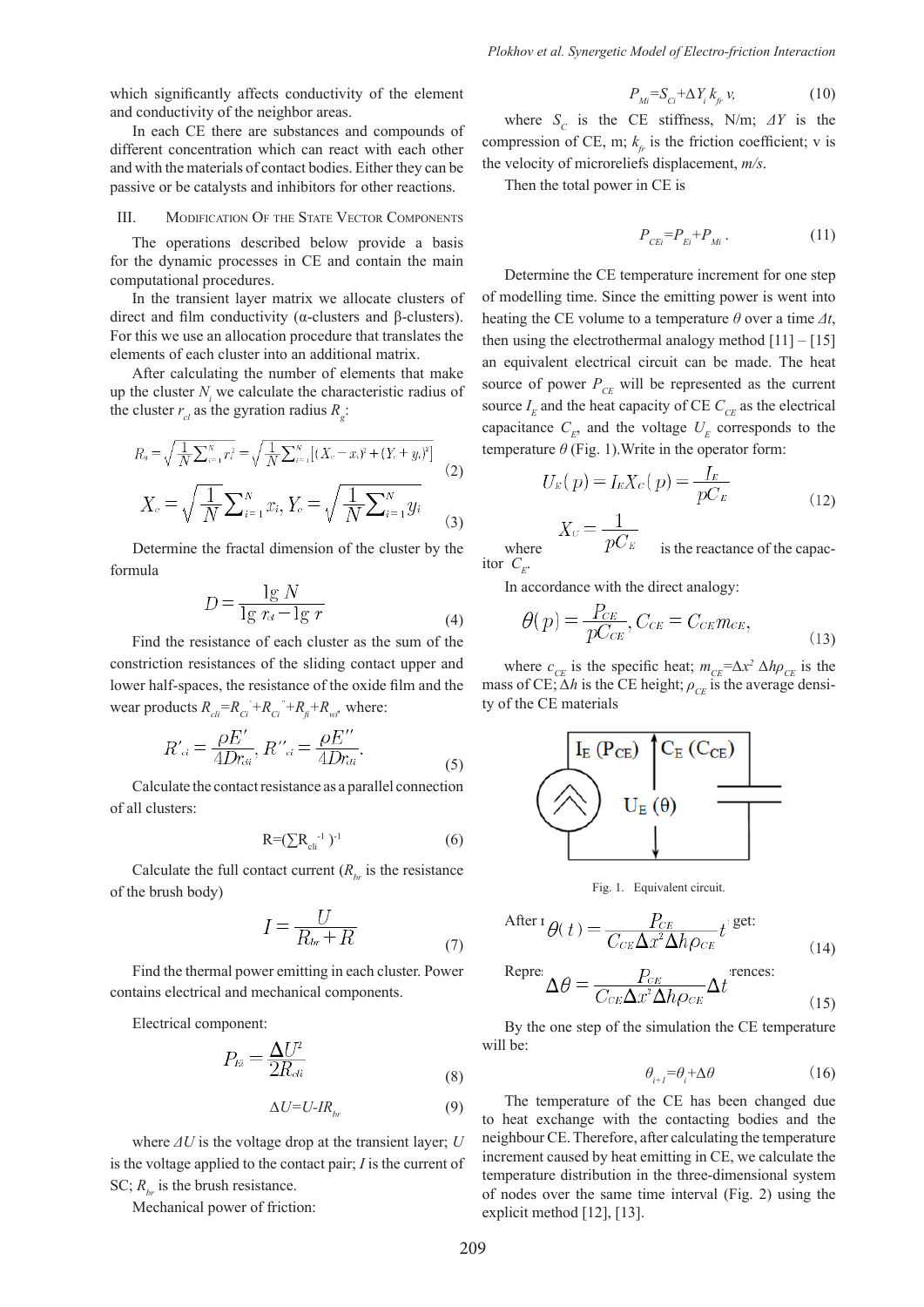Taking into account the nonuniform distribution of thermal conductivity and heat capacity in the structure of the transition layer, we can write:

$$
\theta_{i,j,s}(t + \Delta t) = \begin{cases}\n\theta_{i,j,s}(t) + \\
F_{i+1,j,s}(t) \Delta \theta_{i+1,j,s}(t) + \\
F_{i-1,j,s}(t) \Delta \theta_{i-1,j,s}(t) + \\
F_{i,j-1,s}(t) \Delta \theta_{i,j-1,s}(t) + \\
F_{i,j+1,s}(t) \Delta \theta_{i,j+1,s}(t) + \\
F_{i,j,s+1}(t) \Delta \theta_{i,j,s+1}(t) + \\
F_{i,j,s-1}(t) \Delta \theta_{i,j,s-1}(t)\n\end{cases}
$$
\n(17)

where  $\theta_{i,j,s}$  (t) is the temperature of the node with coordinates *i*,  $\ddot{j}$ , *s*;  $\Delta \theta_{i+1,j,s}$  (*t*) =  $\theta_{i+1,j,s}$  (*t*)  $\theta_{i,j,s}$  (*t*),  $\Delta \theta_{i-1,j,s}$  (*t*)  $=\theta$ <sup>*i*-*Hi*,*s*</sub>*(t)*- $\theta$ <sup>*i*</sup>*i,s*<sup>*(t)*</sup>, and etc. are the temperature differences</sup> of the calculated node

and the neighbor nodes;  $F_{i,s} = \frac{\langle k_{i,s} \rangle}{\langle c_{i,s} \rangle \Delta x^2 \langle \rho_{i,s} \rangle} \Delta t$  is Fourier number for the calculated node, where  $(k_{i,j,s})$ <sup>*, (c<sub>i,j,s)</sub>, (p<sub>i,j</sub>*</sup> , are the average values of thermal conductivity, specific heat and density calculated by the nodes of the fragment (Fig. 2).



Fig. 2. Calculation of the sliding contact non-stationary temperature field.

The computational procedure has a stable solution if the Fourier number is less or equal 1/6 [12]. This indicator has the greatest value for the zones of direct conduction, therefore the choice of the step *Δt* and the discretization *Δx* are made by CE allocated into the specified zones.

The temperature increment of the CE from electromechanical heat emitting and its change due to the distribution of heat over the three-dimensional grid is not combined into a general procedure, since in this case the principle of simultaneous heat emitting in CE is violated. The calculation of the non-stationary temperature field of the SC is carried out for each *Δt* in two steps and for analysis we use only the final values of the CE temperatures for the second step.

To simplify the algorithm and increase the speed, we introduce the assumption that the temperature of the CE layers adjacent to the contact is defined as the half sum of the average temperature of all calculated CE of the transient layer and the temperatures of the contacting bodies. We also neglect the convective heat transfer at the boundaries of the contact layer setting zero values of the thermal conductivity of boundary CE to the environment.

At each step of calculating the temperature field for all CE, we check the condition for exceeding the critical temperature levels of materials: 1) the recrystallization temperature, 2) melting point, 3) the evaporation temperature. Depending on which interval the temperature of the calculated CE falls within, it is decided how to change its characteristics and parameters.

Up to the temperature  $\theta$  m the mechanical stiffness of the CE is considered constant. In the interval  $\theta \in [\theta_{m}, \theta_{m}].$ the stiffness of the CE is changing in linear dependence. When the temperature  $\theta_{\text{av}}$  is reached evaporation of the least heat-resistant material of the CE occurs and the distance between the contacting surfaces at this point increases. For this a correction is made in the matrix of micro-reliefs. The approach in CE is changed by the value of  $\Delta h$ . As a result at a constant pressing force F<sub>n</sub> the equivalent stiffness of the SC Скэ changes and the approach of the contacting surfaces is:

$$
\Delta Y = \frac{F_b}{S_{CE}},\tag{18}
$$

where  $S_{CF} = \sum S_{CF}$ .

As the temperature increases the conductivity of the surface films also increases and when the certain temperature  $\theta = \theta_{th}$  is reached thermal breakdown occurs, which is defined as the transition of the CE to the direct conductivity state.

The fritting of oxide films is interpreted as the transition of the CE into the direct conduction state when the electric field strength reaches the threshold value  $E<sub>c</sub>$ that depends on the voltage at the contact layer and the thickness of the  $\omega_E = \frac{\Delta U}{d}$ .

$$
(19)
$$

If  $E>E_f$  *CE* goes into the direct conduction state.

The temperature dependence of the specific resistance, specific heat capacity, thermal conductivity and friction power is taken into account using

$$
\rho_{\rm E} = \rho_{\rm E0} \left( 1 + \alpha \Delta T \right), \tag{20}
$$

$$
c = c_0 (1 + \alpha_c \Delta T), \tag{21}
$$

$$
P_M(T) = P_{M0} \left( 1 - \left( \frac{\Delta T}{T_* - T_0} \right)^2 \right), \quad (22)
$$

where  $\rho_{E0}$  is the electrical resistivity at the initial temperature;  $\alpha$  is the temperature coefficient of resistance, *1/K:*  $\Delta T$  is the difference between the current and initial temperatures;  $c_0$  and  $k_0$  are specific heat and thermal conductivity at the initial temperature;  $\alpha_c$  and  $\alpha_k$  are the temperature coefficients of specific heat and thermal conductivity; coefficient  $\alpha_k$  may be, both positive and negative, depending on the materials of the SC;  $P_{M0}$  is the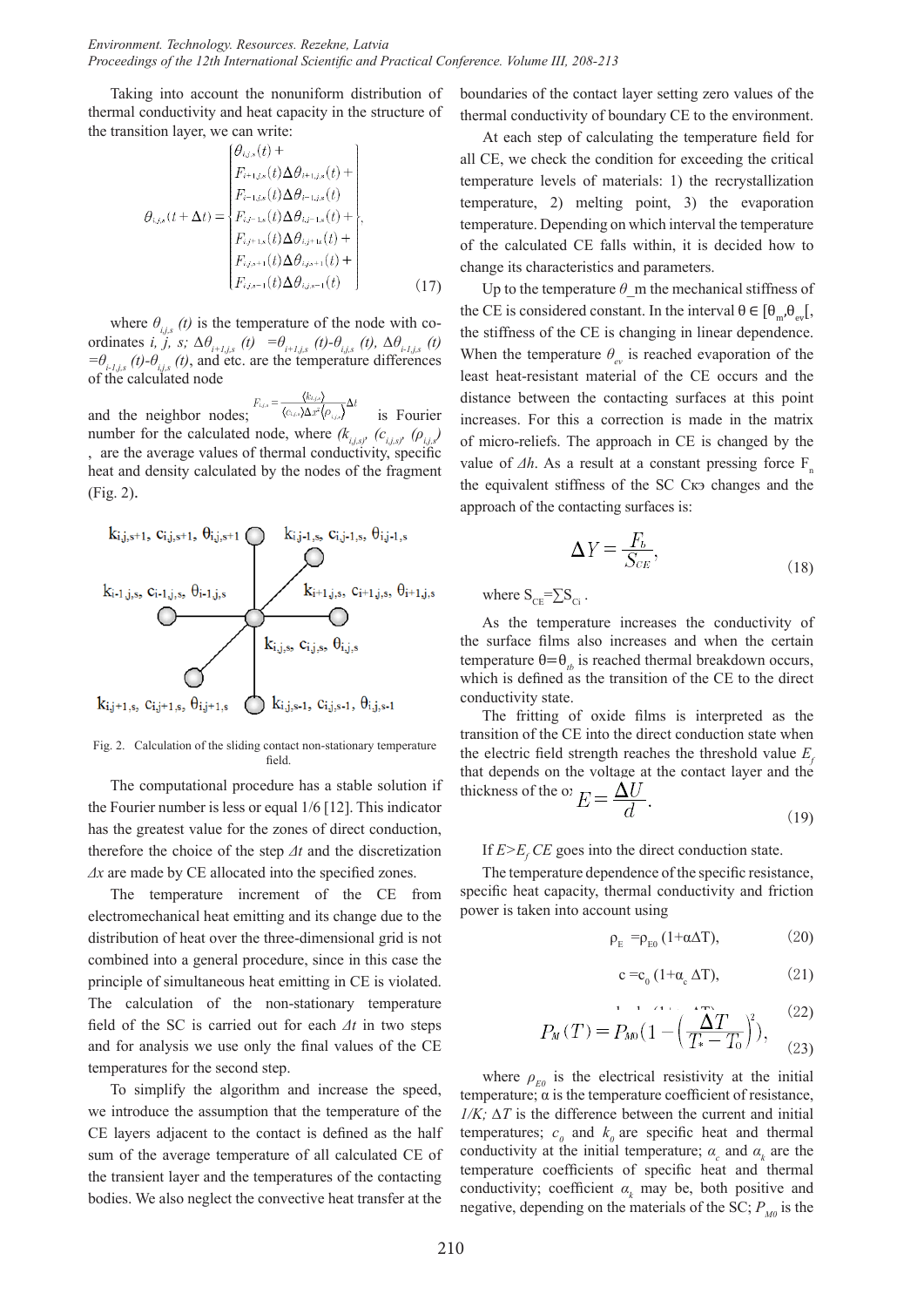friction power at the initial temperature; *T* is the current temperature; n and  $T_*$  are the parameters which selected from the condition of the best approximation of the empirical dependence  $P_M(T)$  in the studying temperature range.

The block diagram Fig. 3 depicts the main procedures of the simulation program. The main loop contains the block "Service input-output operations", which is responsible for the graphical interfaces of the program, the visualization of tables, graphs and color portraits, etc.



Fig. 3. Generalized block diagram of the EFI simulation model.

## IV. Theoretical and Experimantal Study Of EFI Dynamic Processes

Objectives of the study are: 1) determination of the simulation model adequacy, 2) study of the qualitative regularities of the EFI dynamics related to the processes of formation and growth of conducting clusters in the transition layer, thermal processes and voltage-current dependencies generated by various disturbing influences. Similar studies are described in  $[16] - [22]$ .

Let's compare some model and experimental

characteristics.

The calculated voltage-current attractor shown in Fig. 4 is obtained with a sinusoidal modulation of the pressing force in the range from 2 to 25 N at the applied voltage 2 V and the speed of 3000 rpm for the contact pair "brush-steel ring". Under the same conditions the experimental voltage-current limit cycle is shown in Fig. 5. The main difference is that the modulation of the pressing force in the experiment occurred naturally as the result of the interaction of the brush with the irregularities of the contact surface. In addition there was an effect of screw thread of the steel ring on the contact area value. The randomness of the phase trajectory shown in Fig. 5 is explained by the result of the action of these two polyharmonic factors. Despite all its complexity the indicated trajectory was steadily reproduced on each revolution of the ring with the slight stochastic variations.



Fig. 5. Experimental voltage-current attractor.

50 A, 3000 rpm

40 A/div

Statistical estimates of these curves is the ranges of current *I* and voltage drop *ΔU* are almost match. For *I exp* the range of variation is about 200 A and for  $I_{calc}$  the range is calculated as  $2.3 \cdot 89 = 204.3$  V. For  $\Delta U_{\text{grav}}$  and  $\Delta U_{\text{calc}}$  the ranges are quite close.

In the Fig. 6 the model dynamic voltage-current characteristic obtained by high-frequency sinusoidal modulation of the applied voltage is shown.

For comparison to the model the experiment was performed on the collector. Initial data: speed 1000 rpm, press force 20 N, voltage 4 V. Fig. 6 corresponds to the experimental oscillogram in Fig. 7.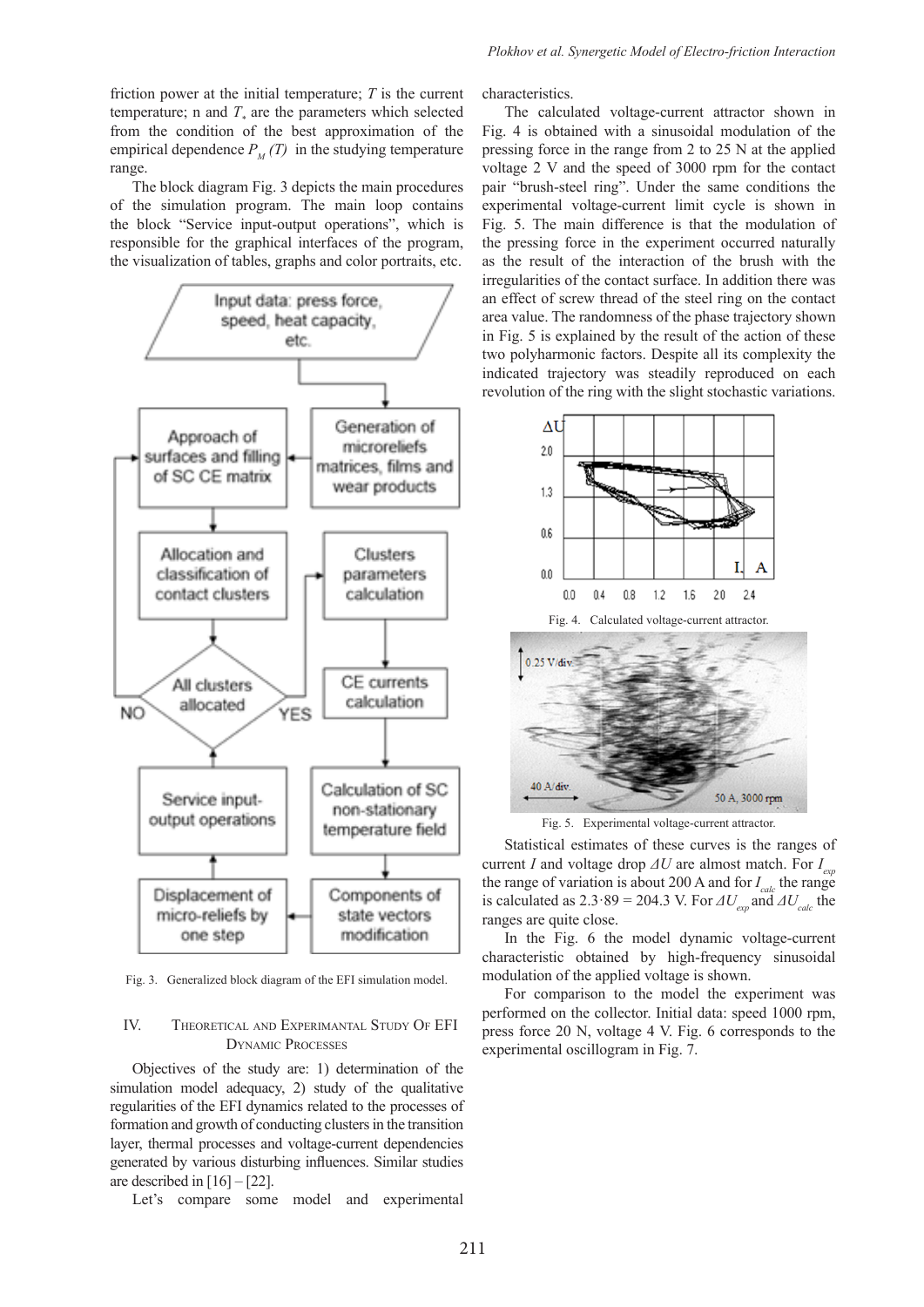

Fig. 6. Theoretical voltage-current attractor.



Fig. 7. The voltage-current attractor recorded during the passage of the collector lamella under the brush.

The simulation program allows to observe movement and development of the interacting microreliefs, aggregation of conducting clusters in the contact transition layer and the non-stationary temperature field. Fig. 8 shows examples of images obtained in the modelling process.





Fig. 8. Typical simulation images of the EFI synergistic model.

Fig. 9 shows enlarged fragments of the conduction in the contact transition layer, which contain characteristic conducting clusters. The shade portraits of the thermal field corresponding to the areas of conductivity show the values of local temperatures in various contact zones.



Fig. 9. Enlarged fragments of the conductivity containing characteristic contact clusters, and temperature field with indication of local temperatures (press force 30 N, voltage 2.5 V, velocity 30 m/s, contact is "brush EG-4 – steel").

Many conducting clusters have an oval or circular configuration. Usually they are located in less saturated areas with a relatively low average temperature. In the areas of increased heating a significant part of the clusters has a larger size and a complex configuration characterized by fractional fractal dimension. In addition, thermal zones are strongly elongated by the axis of the contact surface motion.

## V. CONCLUSIONS

The structure of conductivity and thermal field is significantly influenced by the value of thermal conductivity of contact pair materials.

At low thermal conductivity the heated zones are elongated by the axis of contacting bodies movement and